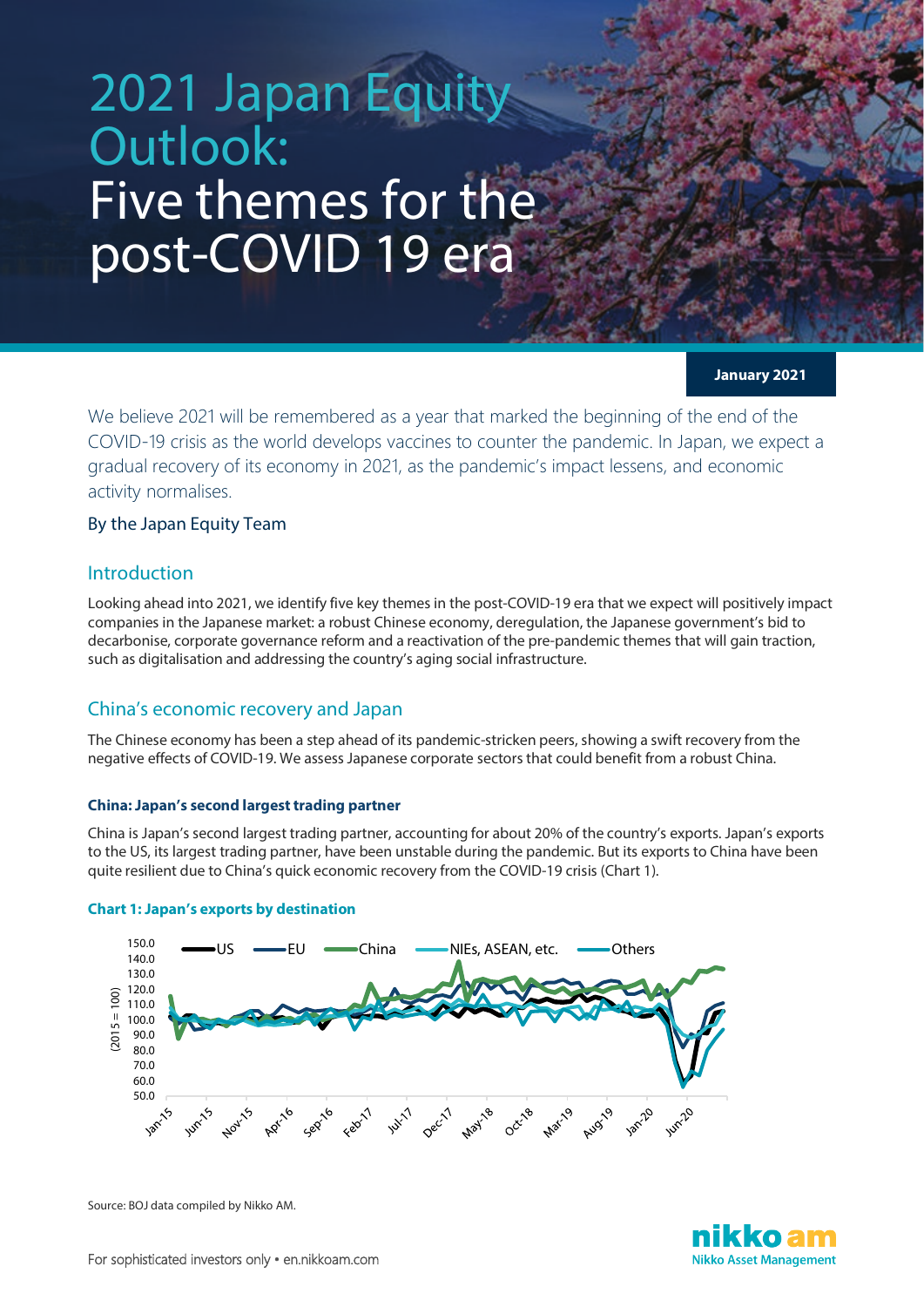Demand for Japan's machine tools provides an example of the role a strong Chinese economy is playing. According to Japan Machine Tools Builders' Association (JMTBA), industry wide orders rose 8% year-on-year (YoY) in November 2020, marking positive YoY growth for the first time in 26 months. The growth in November was led by foreign demand (+22.5% YoY), which helped offset sluggish domestic demand (-15.2% YoY) (Chart 2). Strong foreign demand stemmed from orders that originated in China, including its infrastructure and semiconductor related sectors.

#### **Chart 2: Japan machine tool orders**



Source: JMTBA data compiled by Nikko AM.

Also, it is worth noting that according to its forecast release in December 2020, the China Passenger Car Association (CPCA) expects the country's new car sales in 2021 to surpass sales in 2020. If realised, that would be the first growth in four years and mark a 4% increase compared to sales expected in 2020. The CPCA expects the sales of new cars to increase thanks to the Chinese government's policies geared toward supporting the domestic economy.

Furthermore, China, South Korea and Japan have eased business travel restrictions between themselves ahead of other trading partners, and the measure is expected to provide a boost for businesses spanning Japan and China. Japan is also better positioned to benefit from China's growth in demand as the relationship between Washington and Beijing, which deteriorated considerably under the Trump administration, is likely to remain tense despite a change in US presidents.

# Deregulation under PM Suga

#### **PM expected to focus on populist policies**

Japanese Prime Minister Yoshihide Suga, who took office in September 2020, is expected to solidify his position in 2021 in order to establish the basis for a long-term administration. Suga faces several challenges in 2021, the foremost being the pandemic, which is likely to remain the administration's top agenda item at least through the first half of the year. Suga also has a daunting political calendar to contend with in 2021: the ruling Liberal Democratic Party's presidential election in September, which he needs to win to remain premier, and a Lower House election in October, when the four-year term for the house expires.

As such, Suga is expected to focus on populist policies in 2021 to shore up his public approval rating. Some of these policies are expected to include expanding medical insurance coverage on fertility treatments, pressuring telecom companies to lower mobile phone fees and requiring the elderly to pay a larger share of healthcare costs.

#### **Digital technology an important deregulation target**

Another deregulation target for the Suga administration is digital technology, where regulations are seen to have hampered progress. Japan's public sectors have been slow to invest in digitalisation and this is a deepening concern. According to the United Nations' e-government rankings released in July, Japan was placed 14<sup>th</sup> in 2020,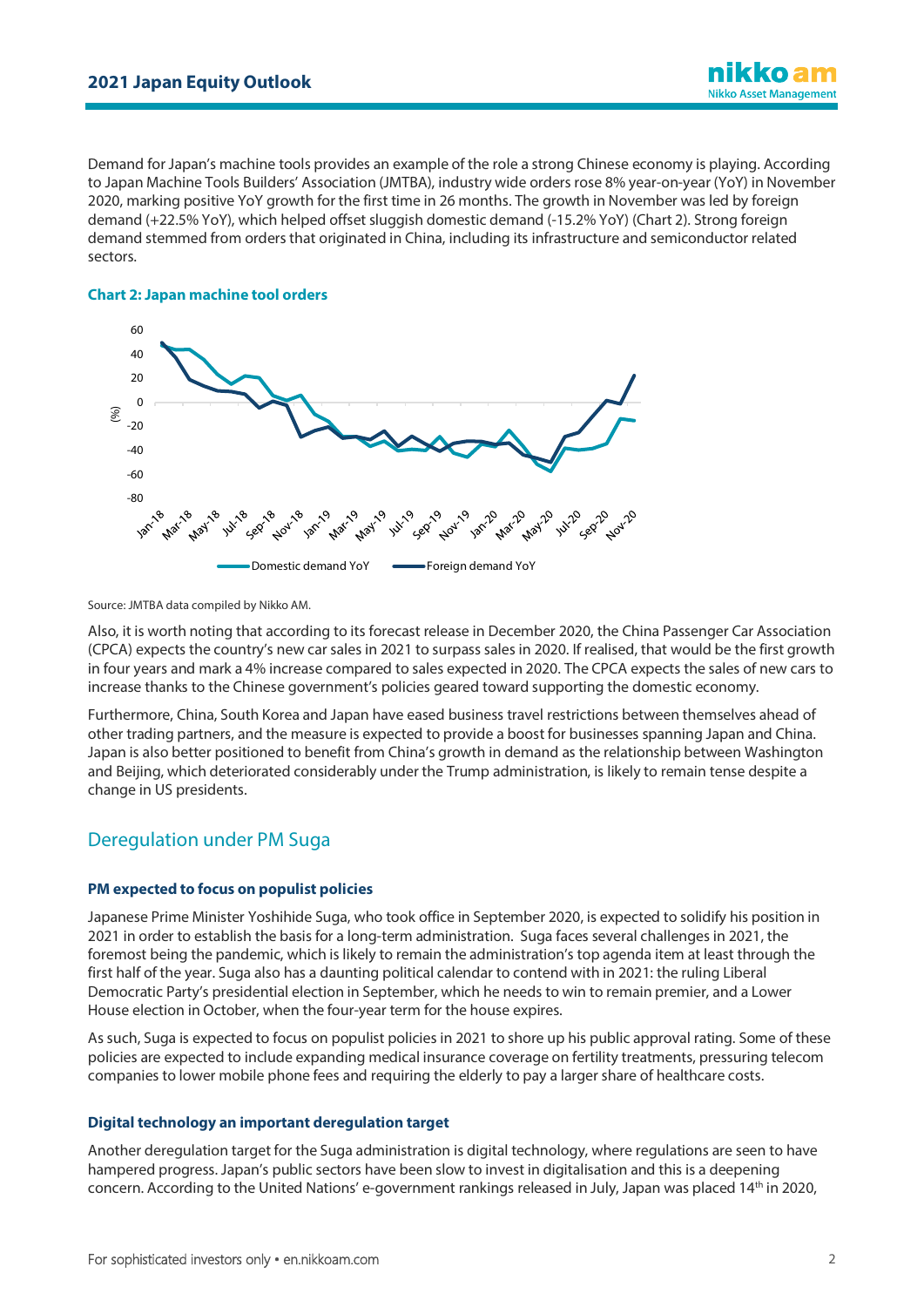dropping from 10<sup>th</sup> in 2018. Japan received high marks for its telecommunications infrastructure and human capital but was rated low in areas such as online services.

The pandemic exposed how the digitalisation of Japan's public sector had fallen behind. When the government decided to provide citizens with cash handouts earlier in 2020 to cope with lockdowns, most municipalities could only process requests by paperwork, and in some cases the recipients had to wait a month to receive their handouts.

The government took the situation seriously and intends to boost the digitalisation of the public sector. Prime Minister Suga made "digital transformation" (DX) of government administration one of his key policy pillars when he took office in September. The initiative will focus on digitalising the "My number" personal identification cards and creating a unified digital administrative system for the government and municipalities. Suga plans to set up a digital agency in 2021 and its establishment will help streamline administrative procedures pertaining to DX. Suga aims to complete the digitalisation by 2025, and investments into related systems are expected to begin in earnest in 2021.

In the private sector, in an effort to lay the groundwork to attract investments, the government in December 2020 announced reform proposals for DX-related taxes; firms that invest in cloud-based systems that transfer of data between departments and companies will be allowed to take as much as 5% of the capital spending as tax credit. We believe that such a tax proposal, if enacted, will benefit a significant number of IT service-related companies.

### **Key Japan-related events in 2021**

| March           | Integration of health insurance cards and "My number" cards                 |
|-----------------|-----------------------------------------------------------------------------|
| <b>Spring</b>   | Revision of the Corporate Governance Code                                   |
| <b>Spring</b>   | Japan Fair Trade Commission publishes results of mobile phone market survey |
| <b>July</b>     | Tokyo hosts summer Olympics, Paralympics                                    |
| September       | LDP presidential election                                                   |
| September       | Government launches digital agency                                          |
| <b>October</b>  | End of four-year Lower House term                                           |
| <b>November</b> | UK hosts 2021 UN climate summit (COP26)                                     |

# Reducing carbon emissions

Japan aims to rectify its unenviable carbon emissions record and 2021 could be a key year as it gears up to become carbon neutral by 2050. To achieve its goal, boosting hydrogen usage and production is among the steps it will take. The government is considering steps to encourage investments into decarbonisation-related initiatives through tax breaks, according to the draft outline of fiscal 2021 tax reforms. The government would allow a tax deduction of up to 10% of capital expenditures into the manufacture of products that lead to decarbonisation, such as next generation lithium ion batteries.

Against such a background, we expect hydrogen to become an important agent of change. Hydrogen usage offers an effective path towards decarbonisation. The Japanese government sharply raised its 2030 hydrogen usage target to 10 million tons from the initial goal of 300,000 tons. The ambitious goal reflects the government's desire to create a hydrogen society by encouraging technological breakthroughs in hydrogen production and by triggering a change in the demand side. We believe that such a push will benefit a wide range of industries; for example, renewable energy sectors that generate the electricity necessary for hydrogen production, infrastructure sectors linked to the production and distribution of hydrogen and manufacturers of hydrogen fuel cells.

How the government's push towards decarbonisation and the adoption of hydrogen plays out deserves close attention as Japan is home to a number of globally competitive companies with strengths in various hydrogenrelated technologies. Toyota, for example, recently unveiled the second generation of its Mirai hydrogen fuel cellpowered vehicle. The second generation Mirai boasts a much longer range thanks to a redesigned hydrogen tank. Toyota also greatly improved its production capacity for the new Mirai, in a commitment to hydrogen mobility. Toyota is just one example among many Japanese companies that possess strong fuel cell battery technology in the mobility arena, and we believe they will have an extensive role to play as Japan decarbonises.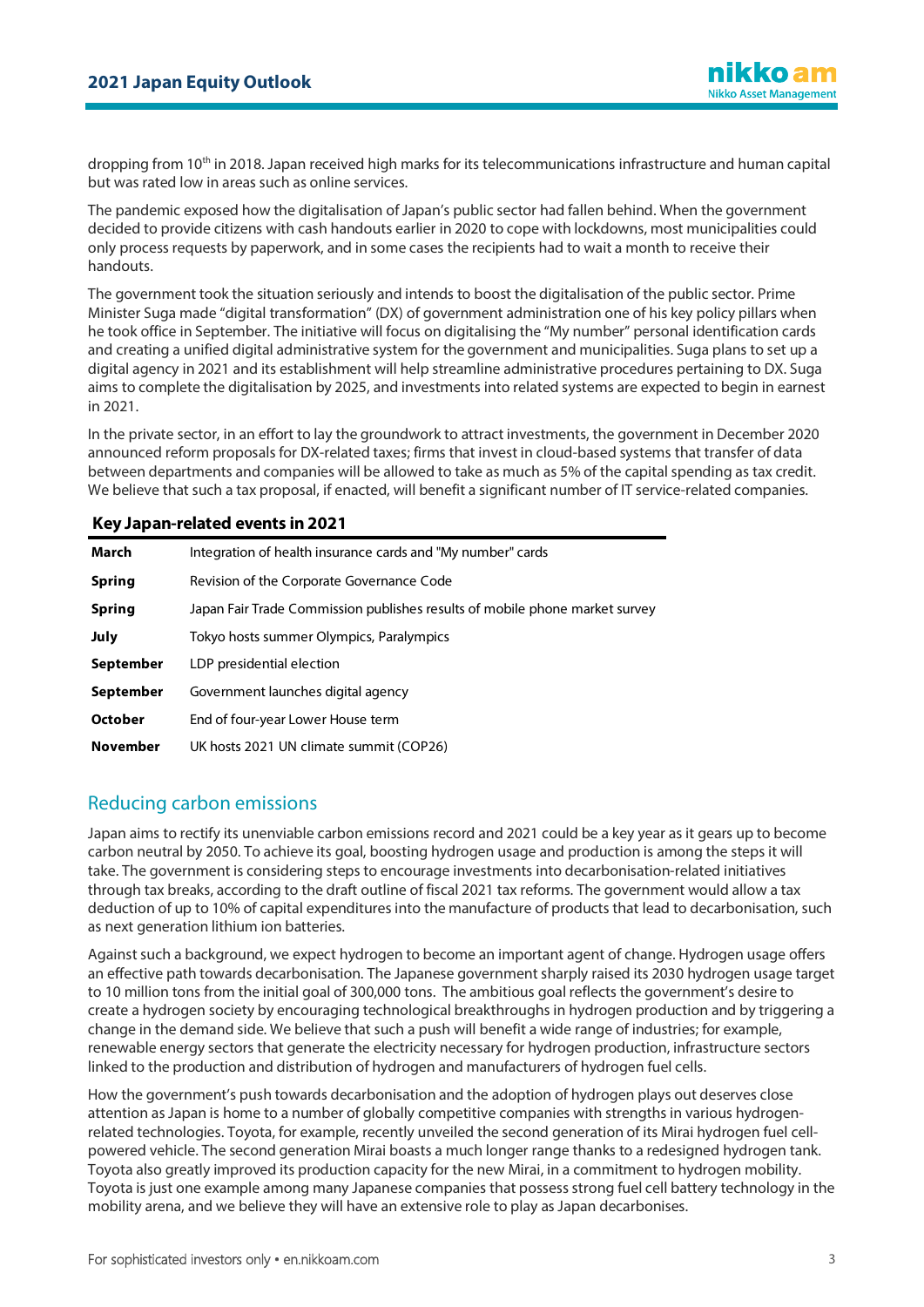Japan's proximity to China could also play an important role in its bid to decarbonise and adopt hydrogen. China made a pledge to become carbon neutral by 2060, and the adoption of renewable energy and hydrogen could be an option the regional powerhouse could choose in order to decarbonise.

# Japan's governance reform

For Japan, where reforms took a back seat in 2020 due to the pandemic, 2021 could market the beginning of "Governance 2.0". We believe that there will be two main governance-related topics in 2021: the upcoming revision to the Corporate Governance Code and the realignment of the stock markets.

#### **Japan's Corporate Governance code to be revised again**

The Corporate Governance (CG) code, first introduced in 2015, is expected to be revised for the second time in the spring of 2021. As of December 2020, the framework of the revamped guidelines has gradually become visible. Regarding the revisions, the media have focused on areas such as diversification of management and increasing the number of independent outside directors. While these are important aspects to consider, our focus rests on the fact that a groundwork is being laid towards corporate governance reform shifting from the "formality" phase to an actual "substance" phase; this brings the CG code revisions closer to their intended purpose of improving Japanese corporate profitability, which leads to higher shareholder value.

Under such a shift from formality to substance, the "practical guidelines" released by Japan's Ministry of Economy, Trade and Industry (METI) intended to reinforce the CG code deserves special attention. The guidelines have included an outline of effective group governance (June 2019) and best practice guides to business portfolio management (July 2020), and we hope that these guidelines spark lively debates between investors and corporations, providing the latter with an opportunity to reassess the role they are required to play.

Indeed, we are seeing an increasing number of "parent-child dual listing" arrangements being dissolved; recent high-profile examples include NTT's buyout of its mobile unit NTT Docomo, Sony's takeover of listed subsidiary Sony Financial Holdings and Mitsubishi Chemical Holdings taking full control of Mitsubishi Tanabe Pharma. The parent-child dual listings are unique to Japan and have come under increasing criticism as such arrangements are seen to undermine minority interests amid the ongoing CG reform. The parent-child dual listings are also part of the issues that CG reform intends to address through effective group governance and business portfolio management mentioned above.

We hope that the CG code revision fosters debates by corporations, both within themselves and with investors, and leads to actions that increases shareholder value.

#### **Realignment of the stock markets**

Along with the CG code revision, the planned realignment of Japan's stock markets is another important governance-related topic to consider.

Japan's Financial Services Agency revealed an outline of the realignment initiative in December 2019, and the Tokyo Stock Exchange has been leading plans to revamp its market segments and the TOPIX index, with the change expected to come into effect in April 2022.

Plans to realign the market segments have taken shape, with a framework revealed in February 2020 and a systematic outline of the new market framework expected to be released later. Under the proposed realignment the five current market segments—first section, second section, Mothers, JASDAQ growth and JASDAQ standard—will be reshuffled into "prime", "standard" and "growth". Companies in the prime section, which will replace the current first section, will be required to have a tradable market capitalisation of at least JPY 10 billion.

A clear definition of "tradable number of shares" is yet to be revealed; furthermore, companies that do not meet the market capitalisation requirement are expected to be granted a certain grace period. It is therefore difficult to assess what impact the realigning of the market segments could have. Still, companies, particularly SMEs, could make business decisions intended to boost their market capitalisation (and therefore shareholder value) and increase their tradable shares.

Currently, the TOPIX index consists of companies listed on the first section. But after the realignment this will no longer be the case. According to the guidelines released in February 2020, a limit will be set on the number of

nikko am **Nikko Asset Management**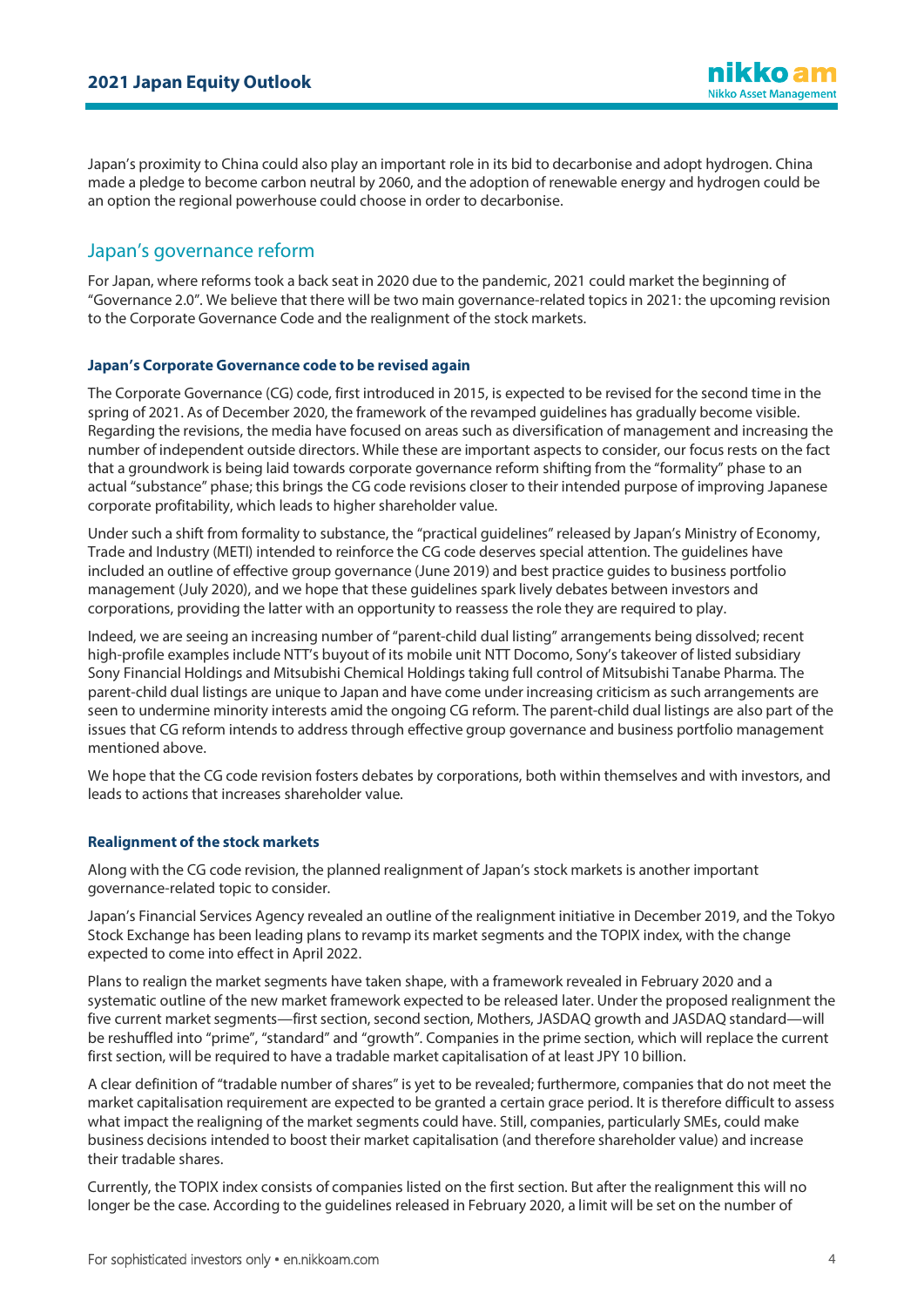companies that will be eligible for selection on the TOPIX index and that these will be reshuffled regularly. Further information regarding the TOPIX index revision has been limited since. While we wait for new information, our hopes are that the new TOPIX index improves in quality both as an investment vehicle and a benchmark, and that the revision serves as an incentive for companies to improve their shareholder value.

# Summary: Back to basics

For Japan, long stuck with an aging and decreasing population, 2021 could be a year to go back to the basics and improve its productivity. When the pandemic eventually ends, the market will not only be shifting its focus to post-COVID-19 opportunities but will also turn its attention back to the challenges Japan faced before the pandemic.

The pandemic served to divert attention from Japan's long-standing challenges in certain cases, but the fact remains that the country faces a myriad of issues to deal with. In fact, the coronavirus crisis may have sharpened the focus on the challenges Japan faces, and as the economy normalises and the public becomes accustomed to COVID-19, demand for these issues to be addressed is likely to increase again.

The most pressing issue, in our view, is reinforcing Japan's IT infrastructure. In a "DX report" published in September 2018, METI warned that aging Japanese IT systems could tumble off a "digital cliff" in 2025. Efforts to modernise Japan's IT systems stalled in 2020 due to the pandemic but are expected to pick up again in 2021. The pandemic increased focus on shifts to clouds and DX investments and the trend is likely to provide an incentive to bring IT systems up to date.

In addition to digitalisation, Japan is faced with several other issues, such as aging social infrastructure, the need for automation to counter labour shortages and integrating information and communications technology into education. The pandemic may have temporarily diverted attention from these issues. But these challenges only deepened during the pandemic, and we believe that they will return to the forefront in 2021.

Important information: This document is prepared by Nikko Asset Management Co., Ltd. and/or its affiliates (Nikko AM) and is for distribution only under such circumstances as may be permitted by applicable laws. This document does not constitute personal investment advice or a personal

nikko am **Nikko Asset Management**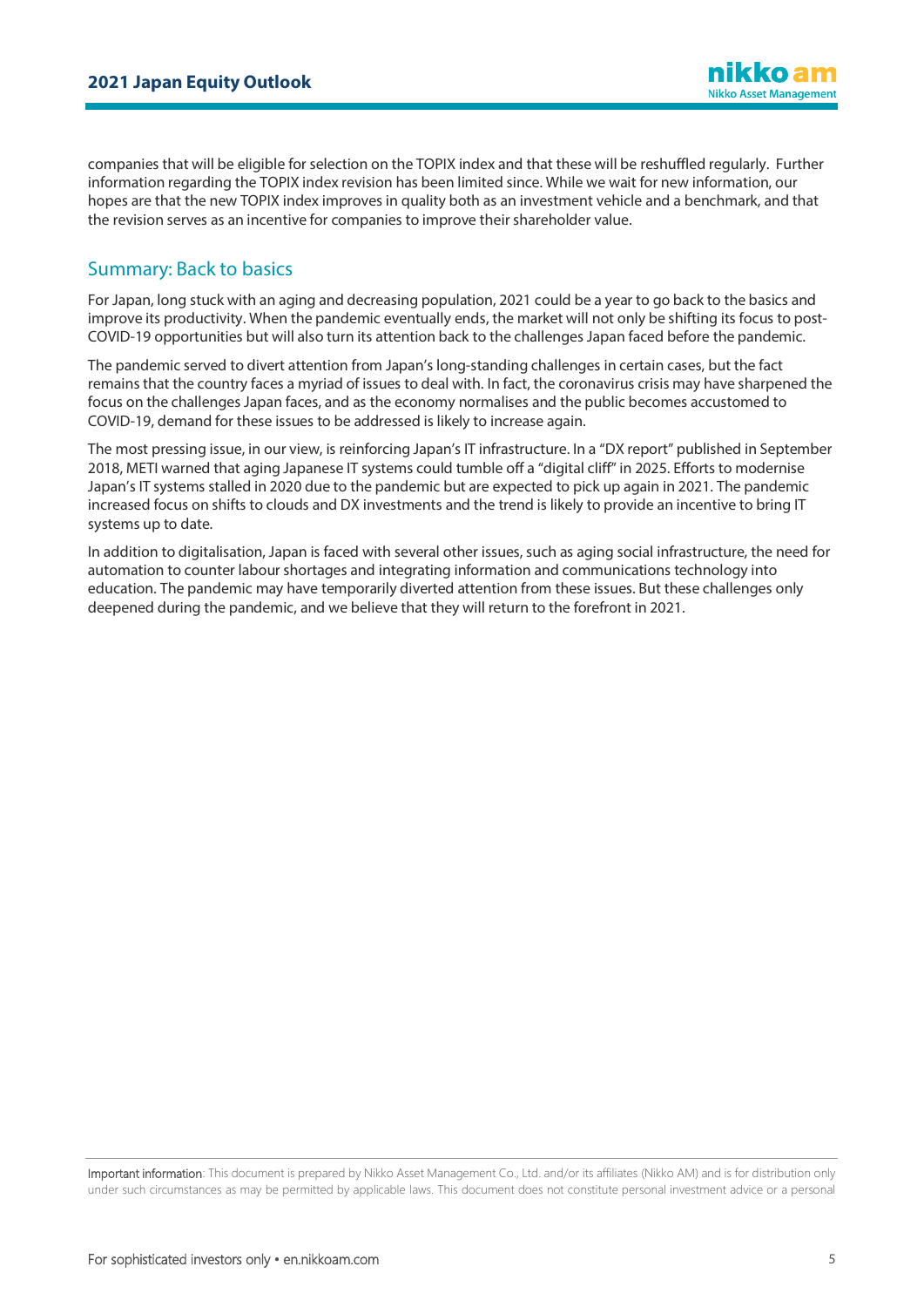recommendation and it does not consider in any way the objectives, financial situation or needs of any recipients. All recipients are recommended to consult with their independent tax, financial and legal advisers prior to any investment.

This document is for information purposes only and is not intended to be an offer, or a solicitation of an offer, to buy or sell any investments or participate in any trading strategy. Moreover, the information in this document will not affect Nikko AM's investment strategy in any way. The information and opinions in this document have been derived from or reached from sources believed in good faith to be reliable but have not been independently verified. Nikko AM makes no guarantee, representation or warranty, express or implied, and accepts no responsibility or liability for the accuracy or completeness of this document. No reliance should be placed on any assumptions, forecasts, projections, estimates or prospects contained within this document. This document should not be regarded by recipients as a substitute for the exercise of their own judgment. Opinions stated in this document may change without notice.

In any investment, past performance is neither an indication nor guarantee of future performance and a loss of capital may occur. Estimates of future performance are based on assumptions that may not be realised. Investors should be able to withstand the loss of any principal investment. The mention of individual securities, sectors, regions or countries within this document does not imply a recommendation to buy or sell.

Nikko AM accepts no liability whatsoever for any loss or damage of any kind arising out of the use of all or any part of this document, provided that nothing herein excludes or restricts any liability of Nikko AM under applicable regulatory rules or requirements.

All information contained in this document is solely for the attention and use of the intended recipients. Any use beyond that intended by Nikko AM is strictly prohibited.

Japan: The information contained in this document pertaining specifically to the investment products is not directed at persons in Japan nor is it intended for distribution to persons in Japan. Registration Number: Director of the Kanto Local Finance Bureau (Financial Instruments firms) No. 368 Member Associations: The Investment Trusts Association, Japan/Japan Investment Advisers Association.

United Kingdom and rest of Europe: This document is communicated by Nikko Asset Management Europe Ltd, which is authorised and regulated in the United Kingdom by the Financial Conduct Authority (the FCA) (FRN 122084). This document constitutes a financial promotion for the purposes of the Financial Services and Markets Act 2000 (as amended) (FSMA) and the rules of the FCA in the United Kingdom, and is directed at professional clients as defined in the FCA Handbook of Rules and Guidance.

United States: This document may not be duplicated, quoted, discussed or otherwise shared without prior consent. Any offering or distribution of a Fund in the United States may only be conducted via a licensed and registered broker-dealer or a duly qualified entity. Nikko Asset Management Americas, Inc. is a United States Registered Investment Adviser.

Singapore: This document is for information to institutional investors as defined in the Securities and Futures Act (Chapter 289), and intermediaries only. Nikko Asset Management Asia Limited (Co. Reg. No. 198202562H) is regulated by the Monetary Authority of Singapore.

Hong Kong: This document is for information to professional investors as defined in the Securities and Futures Ordinance, and intermediaries only. The contents of this document have not been reviewed by the Securities and Futures Commission or any regulatory authority in Hong Kong. Nikko Asset Management Hong Kong Limited is a licensed corporation in Hong Kong.

Australia: This document is issued in Australia by Nikko AM Limited (ABN 99 003 376 252, AFSL 237563). It is for the use of wholesale clients, researchers, licensed financial advisers and their authorised representatives only.

New Zealand: This document is issued in New Zealand by Nikko Asset Management New Zealand Limited (Company No. 606057, FSP22562). It is for the use of wholesale clients, researchers, licensed financial advisers and their authorised representatives only.

Kingdom of Bahrain: The document has not been approved by the Central Bank of Bahrain which takes no responsibility for its contents. No offer to the public to purchase the Strategy will be made in the Kingdom of Bahrain and this document is intended to be read by the addressee only and must not be passed to, issued to, or shown to the public generally.

Kuwait: This document is not for general circulation to the public in Kuwait. The Strategy has not been licensed for offering in Kuwait by the Kuwaiti Capital Markets Authority or any other relevant Kuwaiti government agency. The offering of the Strategy in Kuwait on the basis a private placement or public offering is, therefore, restricted in accordance with Decree Law No. 7 of 2010 and the bylaws thereto (as amended). No private or public offering of the Strategy is being made in Kuwait, and no agreement relating to the sale of the Strategy will be concluded in Kuwait. No marketing or solicitation or inducement activities are being used to offer or market the Strategy in Kuwait.

Kingdom of Saudi Arabia: This document is communicated by Nikko Asset Management Europe Ltd (Nikko AME), which is authorised and regulated by the Financial Services and Markets Act 2000 (as amended) (FSMA) and the rules of the Financial Conduct Authority (the FCA) in the United Kingdom (the FCA Rules). This document should not be reproduced, redistributed, or sent directly or indirectly to any other party or published in full or in part for any purpose whatsoever without a prior written permission from Nikko AME.

This document does not constitute investment advice or a personal recommendation and does not consider in any way the suitability or appropriateness of the subject matter for the individual circumstances of any recipient. In providing a person with this document, Nikko AME is not treating that person as a client for the purposes of the FCA Rules other than those relating to financial promotion and that person will not therefore benefit from any protections that would be available to such clients.

Nikko AME and its associates and/or its or their officers, directors or employees may have or have had positions or material interests, may at any time make purchases and/or sales as principal or agent, may provide or have provided corporate finance services to issuers or may provide or have provided significant advice or investment services in any investments referred to in this document or in related investments. Relevant confidential information, if any, known within any company in the Nikko AM group or Sumitomo Mitsui Trust Holdings group and not available to